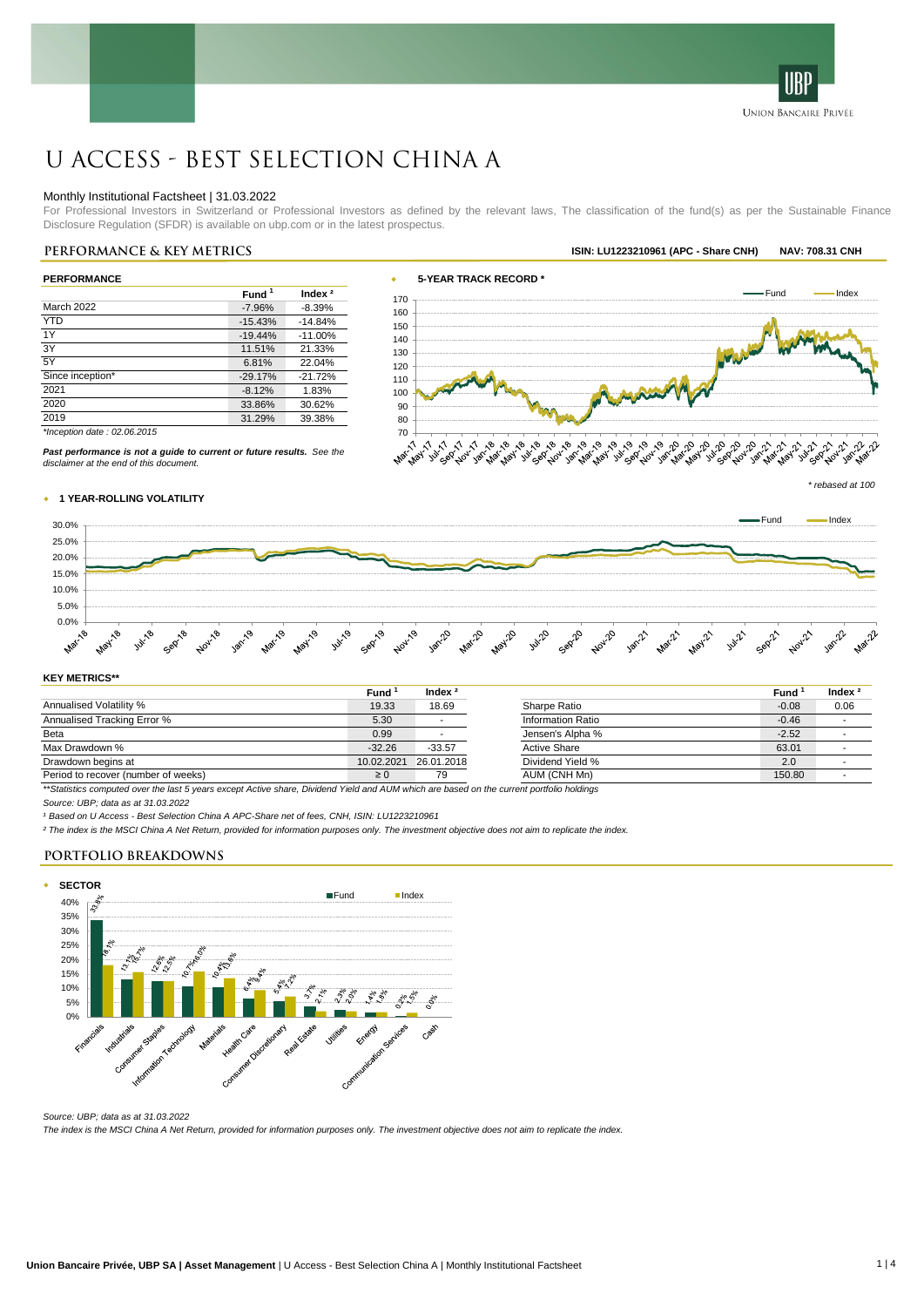## **Top 10 holdings**

|                        | <b>Portfolio Weight</b> | <b>Index Weight</b> |         |                         |
|------------------------|-------------------------|---------------------|---------|-------------------------|
| Name                   | (end)                   | (end)               | Country | <b>Sector</b>           |
| CHINA MERCHT BK -A-    | 8.73%                   | 2.65%               | China   | Financials              |
| PING AN INSURANCE - A- | 6.84%                   | 1.92%               | China   | Financials              |
| KWEICHOW MOUTAI-A-     | 4.91%                   | 3.96%               | China   | <b>Consumer Staples</b> |
| BANK OF NANJING -A-    | 2.74%                   | 0.24%               | China   | Financials              |
| POLY REAL ESTATE-A-    | 2.48%                   | 0.53%               | China   | Real Estate             |
| POSTAL SAVINGS RG-A    | 2.18%                   | 0.20%               | China   | Financials              |
| CITIC SECURITIES-A-    | 1.86%                   | 0.82%               | China   | Financials              |
| INDUSTRIAL BANK -A-    | 1.84%                   | 1.38%               | China   | Financials              |
| BK OF CHENGDU-A RG     | 1.77%                   | 0.07%               | China   | Financials              |
| <b>JS CHANGSHU-A-</b>  | 1.67%                   | 0.08%               | China   | Financials              |
|                        |                         |                     |         |                         |
| <b>Total</b>           | 35.0%                   | 11.9%               |         |                         |

*Source: UBP; data as at 31.03.2022*

*The index is the MSCI China A Net Return, provided for information purposes only. The investment objective does not aim to replicate the index.*

#### **PERFORMANCE ATTRIBUTION PERFORMANCE ATTRIBUTION**

#### SECTOR PERFORMANCE ATTRIBUTION **SECTOR PERFORMANCE ATTRIBUTION**



*Past performance is not a guide to current or future results. See the disclaimer at the end of this document.*

#### **TOP CONTRIBUTORS / DETRACTORS**

#### **MAIN RELATIVE CONTRIBUTORS**

|                       | Portfolio    | Index        | <b>Portfolio</b> | Portfolio    | <b>Excess Return</b> |         |                    |
|-----------------------|--------------|--------------|------------------|--------------|----------------------|---------|--------------------|
| Name                  | Weight (avg) | Weight (avg) | Return           | Contribution | Contribution         | Countrv | Sector             |
| BANK OF NANJING -A-   | 2.55%        | 0.23%        | 9.38%            | 0.21%        | 0.37%                | China   | Financials         |
| POLY REAL ESTATE-A-   | 2.31%        | 0.49%        | 11.92%           | 0.23%        | 0.33%                | China   | <b>Real Estate</b> |
| BK OF CHENGDU-A RG    | .62%         | 0.07%        | 4.19%            | 0.08%        | 0.18%                | China   | Financials         |
| PING AN INSURANCE -A- | 6.73%        | .86%         | $-4.53%$         | $-0.31%$     | 0.18%                | China   | Financials         |
| JS CHANGSHU-A-        | .51%         | 0.07%        | 4.13%            | 0.07%        | 0.17%                | China   | Financials         |

#### **MAIN RELATIVE DETRACTORS**

|                     | <b>Portfolio</b> | Index        | Portfolio | Portfolio    | Excess Return |         |                        |
|---------------------|------------------|--------------|-----------|--------------|---------------|---------|------------------------|
| Name                | Weight (avg)     | Weight (avg) | Return    | Contribution | Contribution  | Country | <b>Sector</b>          |
| SIEYUAN ELECTRIC-A- | 0.80%            | 0.09%        | $-29.66%$ | $-0.28%$     | $-0.17%$      | China   | Industrials            |
| SHZ SLORD ELECTRO-A | 0.83%            | 0.07%        | $-20.13%$ | $-0.19%$     | $-0.11%$      | China   | Information Technology |
| WUXI APPTEC-A RG    | 0.24%            | 0.84%        | 7.15%     | 0.02%        | $-0.10%$      | China   | <b>Health Care</b>     |
| KOUZI DISTILL -A-   | 0.54%            | 0.11%        | $-28.57%$ | $-0.18%$     | $-0.10%$      | China   | Consumer Staples       |
| CONTEMP AMPE-A RG   | 0.66%            | 2.35%        | $-4.18%$  | $-0.01%$     | $-0.09%$      | China   | Industrials            |

*Source: UBP; data as at 31.03.2022*

*The index is the MSCI China A Net Return, provided for information purposes only. The investment objective does not aim to replicate the index. Past performance is not a guide to current or future results. See the disclaimer at the end of this document.*

### **HISTORICAL ANALYSIS**

| <b>PORTFOLIO DATA</b>         |        |        |        |               |               |        |        |
|-------------------------------|--------|--------|--------|---------------|---------------|--------|--------|
|                               | Mar-22 | Feb-22 | Jan-22 | <b>Dec-21</b> | <b>Nov-21</b> | Oct-21 | Sep-21 |
| Top 10 holdings weight        | 35.0%  | 32.4%  | 33.1%  | 32.2%         | 31.3%         | 28.3%  | 24.9%  |
| Number of holdings            | 325    | 294    | 293    | 185           | 186           | 167    | 219    |
| Tracking Error (1 year)       | 5.2%   | 5.2%   | 5.6%   | 5.6%          | 5.9%          | 5.3%   | 5.7%   |
| Beta (1 year)                 | 1.05   | 1.06   | 1.06   | 1.06          | 1.05          | 1.03   | 1.06   |
| Large Caps (> CNH 10 billion) | 100.0% | 100.0% | 100.0% | 100.0%        | 99.8%         | 100.0% | 100.0% |
| Mid Caps (CNH 2-10 billion)   | 0.0%   | 0.0%   | 0.0%   | 0.0%          | 0.2%          | 0.0%   | 0.0%   |
| Small Caps (< CNH 2 billion)  | 0.0%   | 0.0%   | 0.0%   | 0.0%          | 0.0%          | 0.0%   | 0.0%   |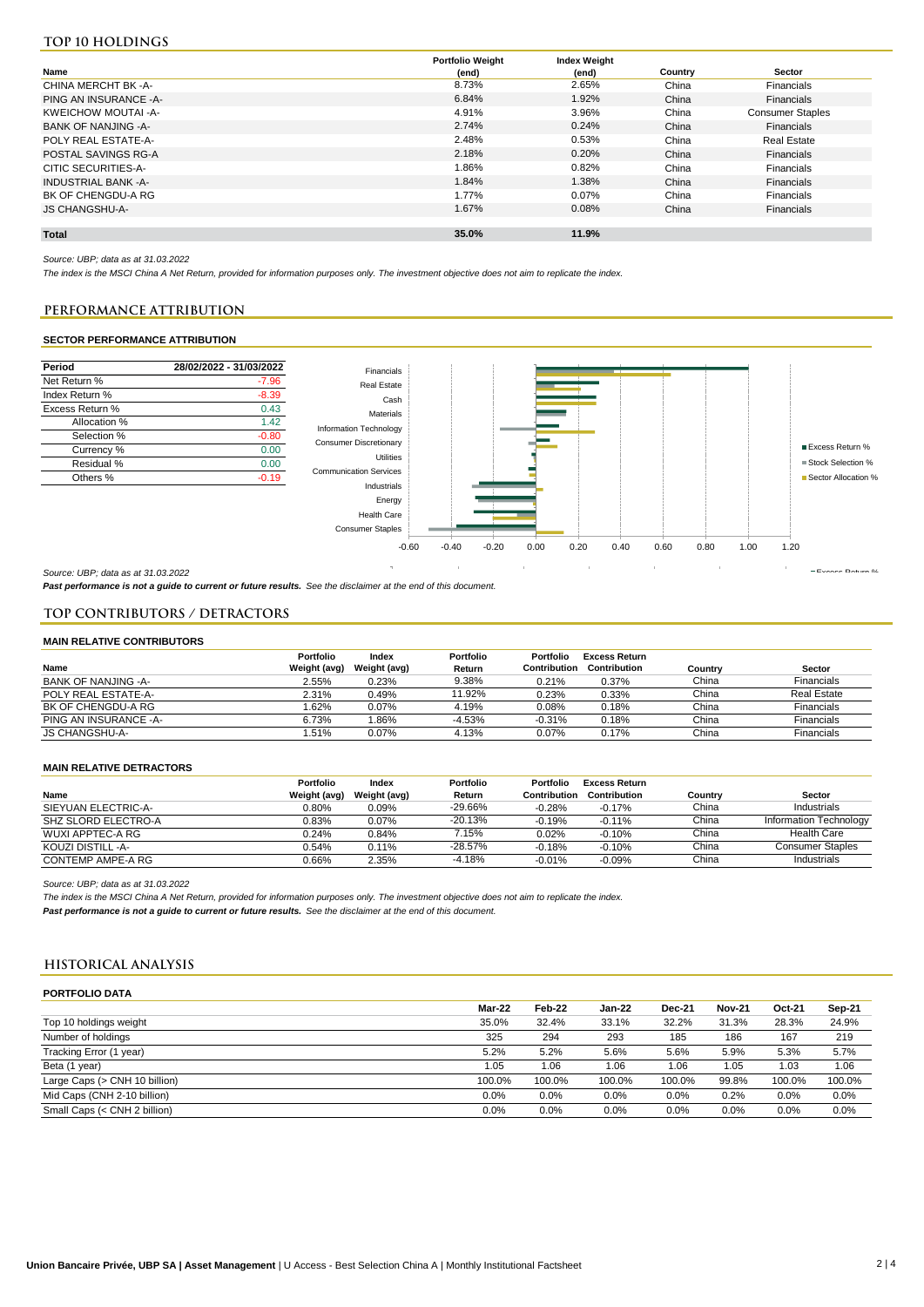#### w **BETA AND TRACKING ERROR - TRAILING 52 WEEKS**



*Source: UBP; data as at 31.03.2022*